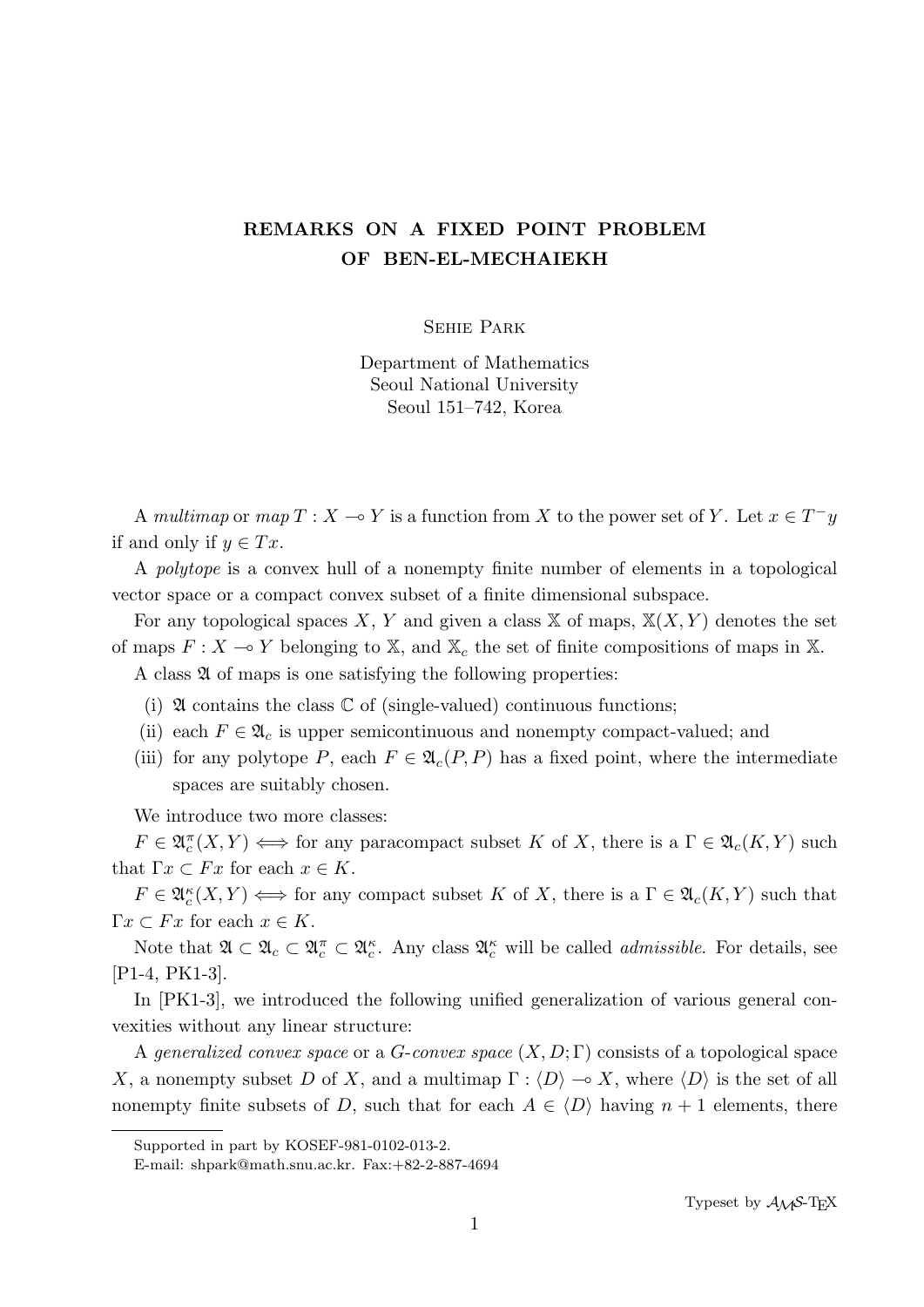exists a continuous function  $\phi_A : \Delta_n \to \Gamma(A)$  such that  $J \in \langle A \rangle$  implies  $\phi_A(\Delta_J) \subset \Gamma(J)$ , where  $\Delta_J$  denotes the face of the standard *n*-simplex  $\Delta_n$  corresponding to  $J \in \langle A \rangle$ .

We may write  $\Gamma_A = \Gamma(A)$  for each  $A \in \langle D \rangle$ . In  $(X, D; \Gamma)$ , a subset *C* of *X* is called a Γ-*convex set* if for each  $A \in \langle D \rangle$ ,  $A \subset C$  implies  $\Gamma_A \subset C$ . If  $X = D$ , then we denote  $(X, \Gamma) = (X, X; \Gamma).$ 

Major examples of *G*-convex spaces are convex subsets of topological vector spaces, Lassonde's convex spaces, *C*-spaces (or *H*-spaces) due to Horvath, metric spaces with Michael's convex structure, Pasicki's *S*-contractible spaces, Horvath's pseudoconvex spaces, Komiya's convex spaces, Bielawski's simplicial convexities, Joo's pseudoconvex spaces, and so on. For the literature, see [PK1-3].

Recently, in [P9], we give some new subclasses of the class of *G*-convex spaces and, similtaneously, show that some recent abstract convexities of other authors are simple particular examples of our *G*-convexity. Such subclasses are *L*-spaces of Ben-El-Mechaiekh *et al.*, continuous images of *C*-spaces, Verma's generalized *H*-spaces, Kulpa's simplicial structures,  $P_{1,1}$ -spaces of Forgo and Joó, generalized  $H$ -spaces of Stachó, and Llinares' *mc*-spaces.

We need the following coincidence theorem:

**Theorem 1.** [PK2,3, Theorem 1] *Let* (*X, D*; Γ) *be a G-convex space, Y a Hausdorff space,*  $S: D \to Y, T: X \to Y$  *two maps, and*  $F \in \mathfrak{A}_{c}^{\kappa}(X, Y)$ *. Suppose that* 

 $(1.1)$  *for each*  $x \in D$ *, Sx is compactly open in Y;* 

- (1.2) *for each*  $y \in F(X)$ *,*  $M \in \langle S^-y \rangle$  *implies*  $\Gamma_M \subset T^-y$ *;*
- (1.3) *there exists a nonempty compact subset*  $K$  *of*  $Y$  *such that*  $\overline{F(X)} \cap K \subset S(D)$ *; and* (1.4) *either*
	- (i)  $Y \setminus K \subset S(M)$  *for some*  $M \in \langle D \rangle$ *; or*
	- (ii) *for each*  $N \in \langle D \rangle$ *, there exists a compact*  $\Gamma$ *-convex subset*  $L_N$  *of*  $X$  *containing*  $N$  *such that*  $F(L_N) \backslash K \subset S(L_N \cap D)$ *.*

*Then there exists an*  $\overline{x} \in X$  *such that*  $F\overline{x} \cap T\overline{x} \neq \emptyset$ *.* 

Note that if *F* is single-valued, we do not need the Hausdorffness of *Y* , and that if *F* is a compact map then (1.4)(ii) holds automatically.

For  $X = Y = K$  and  $F = 1_X$ , by replacing  $S^-$  and  $T^-$  by  $S$  and  $T$ , respectively, Theorem 1 reduces to the following:

**Theorem 2.** Let  $(X, D; \Gamma)$  be a compact *G*-convex space, and  $S: X \to D, T: X \to X$ *maps such that*

- $(2.1)$  *for each*  $x \in X$ *,*  $M \in \langle Sx \rangle$  *implies*  $\Gamma_M \subset Tx$ *; and*
- $(2.2)$   $X = \bigcup \{ \text{Int } S^{-}y : y \in D \}.$

*Then T has a fixed point*  $x_0 \in X$ *; that is,*  $x_0 \in Tx_0$ .

If *X* is a convex subset of a topological vector space and  $\Gamma_N = \text{co } N$  for  $N \in \langle D \rangle$ , then Theorem 2 is a generalization of the Fan-Browder fixed point theorem and has numerous applications; see [P2,4] and references therein.

It is well-known that Schauder first considered certain compactness of a continuous function instead of compactness of its domain. Therefore, it seems to be natural to ask whether the Fan-Browder theorem holds for compact maps.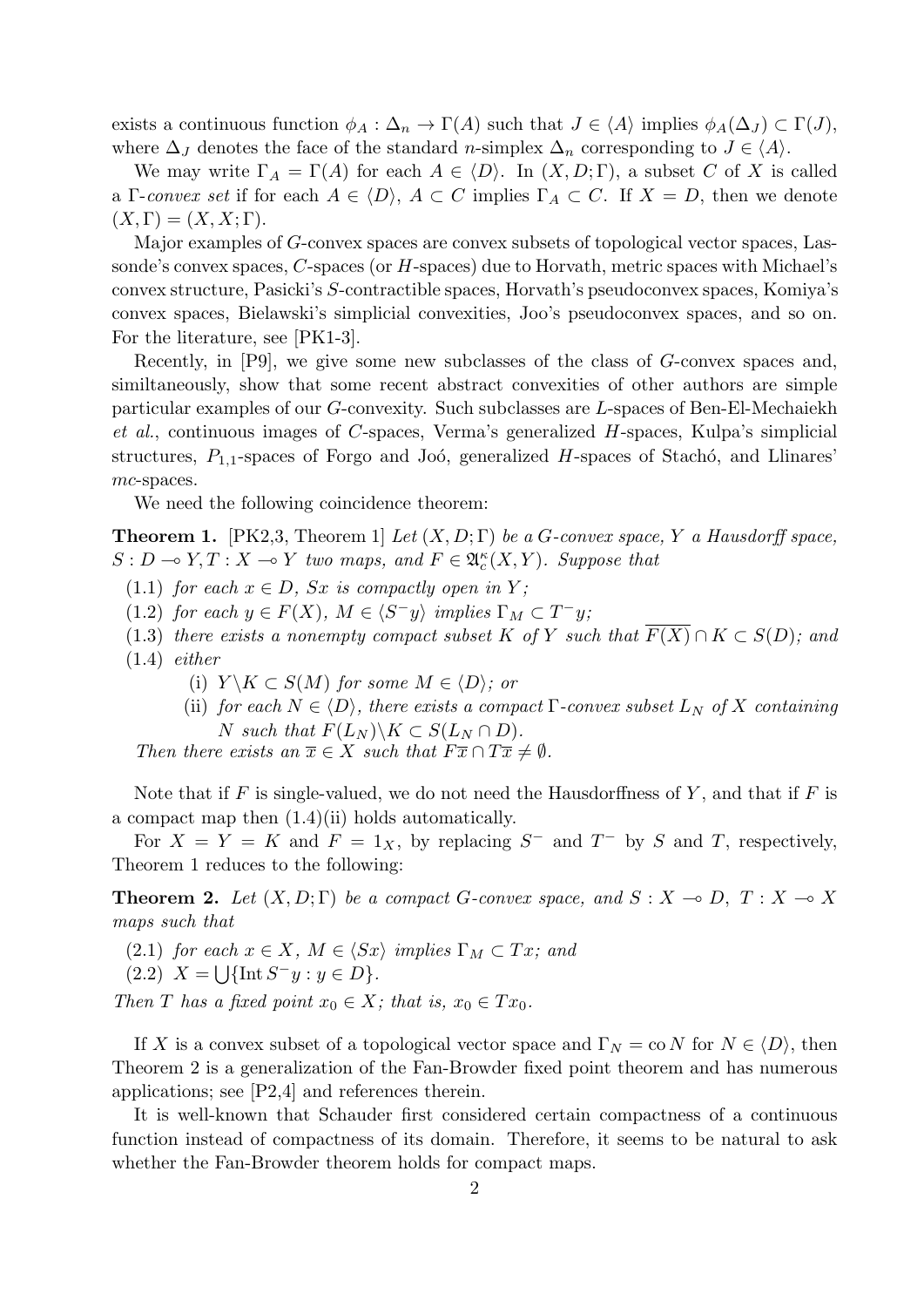Actually, Ben-El-Mechaiekh [B1,2] raised the following for the case  $X = D$  is a convex subset of a topological vector space and  $\Gamma_M = \text{co } M$  for  $M \in \langle X \rangle$ .

**Problem 1.** *Does Theorem 2 hold if we assume T is compact instead of the compactness of X?*

This is still open. We discuss partial solutions of this problem.

The following is given in the proof of [PK2, Theorem 1] implicitly or [P8, Theorem 1(i)] explicitly.

**Lemma 1.** *Let Y be a Hausdorff space,*  $(X, D; \Gamma)$  *a G*-convex space, and  $S: Y \to D$ ,  $T: Y \rightarrow X$  *maps satisfying* 

- (1) *for each*  $y \in Y$ *,*  $M \in \langle Sy \rangle$  *implies*  $\Gamma_M \subset Ty$ *; and*
- $(Y = \bigcup \{ \text{Int } S^{-}x : x \in D \}.$

*Then*  $T \in \mathbb{C}^{\kappa}(Y, X) \subset \mathfrak{A}_{c}^{\kappa}(Y, X)$ . More precisely, for any nonempty compact subset K of *Y*,  $T|_K$  *has a continuous selection*  $f: K \to X$ ; that is,  $f y \in T y$  *for all*  $y \in K$ *, such that*  $f(K) \subset \Gamma_A$  *for some*  $A \in \langle D \rangle$ *.* 

For a topological space *Y* and a *G*-convex space  $(X, D; \Gamma)$ , a map  $T: Y \to X$  is called a  $\Phi$ -*map* if there is a map  $S: Y \to D$  satisfying (1) and (2) of Lemma 1.

From Theorem 1 and Lemma 1, we have the following:

**Theorem 3.** Let  $(X, \Gamma)$  be a Hausdorff *G*-convex space, and  $T : X \to X$  a  $\Phi$ -map. If  $T$ *is compact, then*  $T^n$  *has a fixed point for*  $n \geq 2$ *.* 

*Proof.* By Lemma 1, we have  $T \in \mathbb{C}^{\kappa}(X, X)$  and hence  $T^m \in \mathbb{C}^{\kappa}_c(X, X) \subset \mathfrak{A}^{\kappa}_c(X, X)$  for  $m \geq 1$ . Note that  $T^m$  is compact. Let  $S: X \to X$  be the companion map of *T* satisfying (2.1) and (2.2). Now we apply Theorem 1 with  $X = D = Y$ ,  $F = T^m$ ,  $K = \overline{T^m(X)}$ , and replacing *S* and *T* by Int  $S^-$  and  $T^-$ , respectively. Then

(1) for each  $x \in X$ , Int  $S^-x$  is open in *X*;

(2) for each  $y \in X$ ,  $M \in \langle (\text{Int } S^-)^\perp y \rangle \subset \langle Sy \rangle$  implies  $\Gamma_M \subset Ty$  by (2.1);

(3) for each  $y \in \overline{T^m(X)} = K$ , there exists an  $x \in X$  such that  $y \in \text{Int } S^{-}x$  by (2.2), whence we have  $K \subset (\text{Int } S^-)(X)$ ; and

 $(4)$   $T^m(X)\backslash K = \emptyset$ .

Therefore, all of the requirements of Theorem 1 for case (ii) are satisfied. Hence, we have a coincidence point  $x_0 \in X$  of  $T^m$  and  $T^-$ ; that is, there exists a  $y_0 \in T^m x_0 \cap T^- x_0$ . Since  $x_0 \in Ty_0$  and  $y_0 \in T^m x_0$ , we have  $x_0 \in T^{m+1} x_0$ . This completes our proof.

A particular form of Theorem 3 was obtained by Ben-El-Mechaiekh [B2] for a convex subset X of a Hausdorff topological vector space (simply, t.v.s.).

Now Problem 1 can be restated as follows: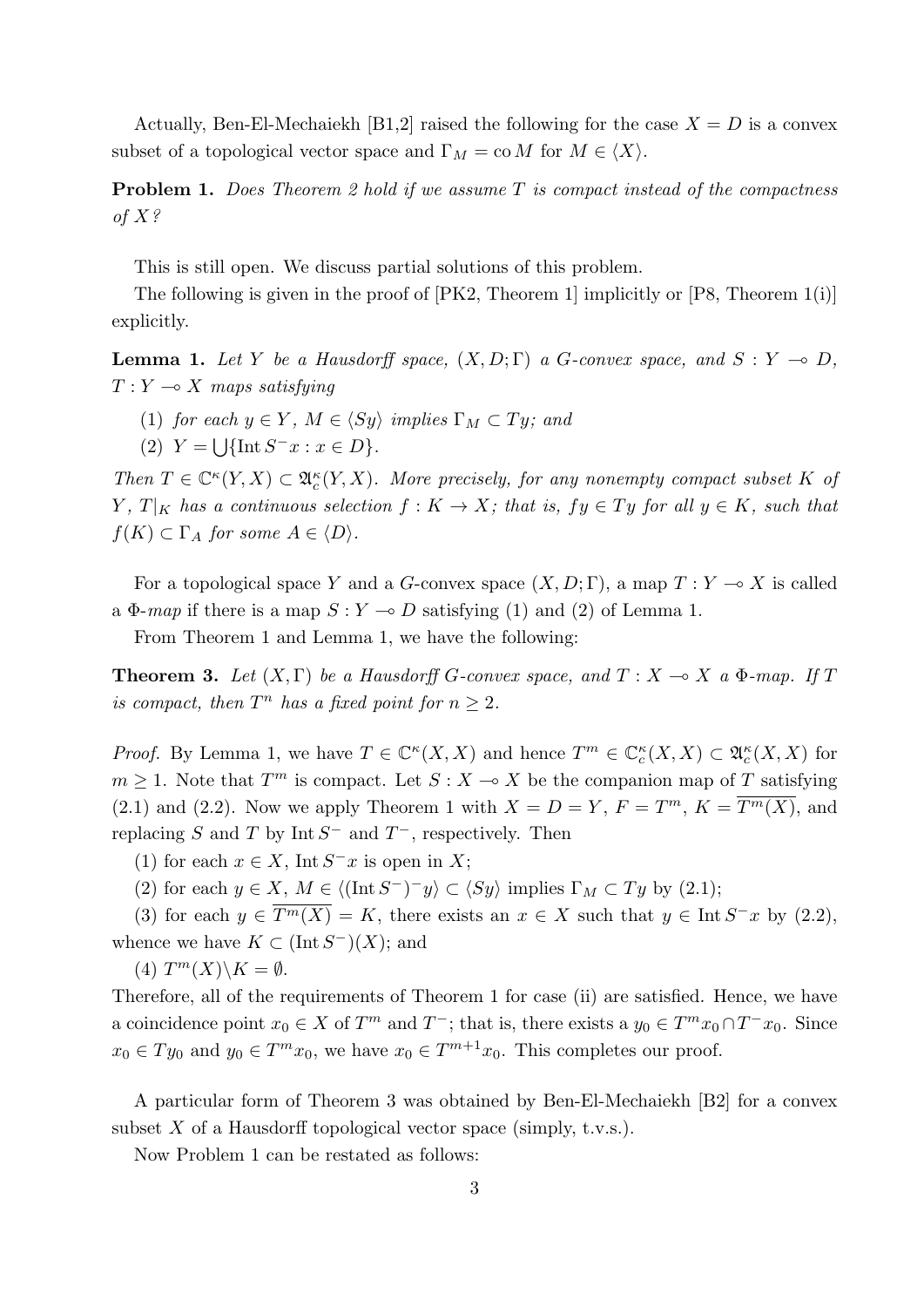**Problem 2.** *Does T have a fixed point under the hypothesis of Theorem 3 (for the case*  $T = S$  *with open fibers*)?

We discuss partial solutions of this problem.

First of all, if X is a convex subset of a locally convex t.v.s., then Problem 2 is affirmative; see Ben-El-Mechaiekh *et al*. [BDG, Theorem 3.2; B2, Theorem 3] and Park [P3, Corollary 2.2]. In these works, it is used that  $T \in \mathbb{C}_c^{\pi}$ ; see Corollary 9 below.

Recently, we obtained a more general result as follows:

**Theorem 4.** [P6,7, Theorem 1] *Let E be a t.v.s., X a convex subset of E, and*  $T \in$  $\mathfrak{A}^\kappa_c(X,X)$  *a compact map. If*  $\overline{T(X)}$  *is admissible (in the sense of Klee), then*  $T$  *has a fixed point.*

Recall that a nonempty subset *X* of a t.v.s. *E* is said to be *admissible* (in the sense of Klee) provided that, for every compact subset *K* of *X* and every neighborhood *V* of the origin 0 of *E*, there exists a continuous map  $h: K \to X$  such that  $x - hx \in V$  for all  $x \in K$ and *h*(*K*) is contained in a finite dimensional subspace *L* of *E*.

Note that every nonempty convex subset of a locally convex t.v.s.,  $l^p$ ,  $L^p$ , the Hardy spaces  $H^p$  for  $0 < p < 1$ , and many other t.v.s. are admissible; see [P6,7] and references therein.

From Theorem 4, we deduce the following:

**Theorem 5.** Let X be a convex subset of a t.v.s. E and  $T: X \rightarrow X$  a compact  $\Phi$ -map; *that is, there exists a map*  $S: X \rightarrow X$  *such that* 

- (5.1) *for each*  $x \in X$ *, co*  $Sx \subset Tx$ *; and*
- $(5.2)$   $X = \bigcup \{ \text{Int } S^{-}y : y \in X \}.$

*If*  $\overline{T(X)}$  *is admissible, then T has a fixed point.* 

*Proof.* Since *X* is a *G*-convex space  $(X, \Gamma)$  with  $\Gamma_M = \text{co } M$  for  $M \in \langle X \rangle$ , by Lemma 1, we have  $T \in \mathfrak{A}_{c}^{\kappa}(X,X)$ . Since  $\overline{T(X)}$  is admissible and *T* is compact, by Theorem 4, it has a fixed point.

Recall that, more early, we obtained the following partial solution of Problem 2 :

**Theorem 6.** [P5, Theorem 2'] *Under the hypothesis of Theorem 5 with*  $S = T$ , *if*  $\overline{T(X)}$ *is convexly totally bounded* (*in the sense of Idzik* [I]) *in E, then T has a fixed point.*

There have appeared many open questions on the concepts of admissible sets and convexly totally bounded sets related to the well-known Schauder conjecture; see [I], [W].

In view of Theorems 3-6, we can raise a general form of the Schauder conjecture: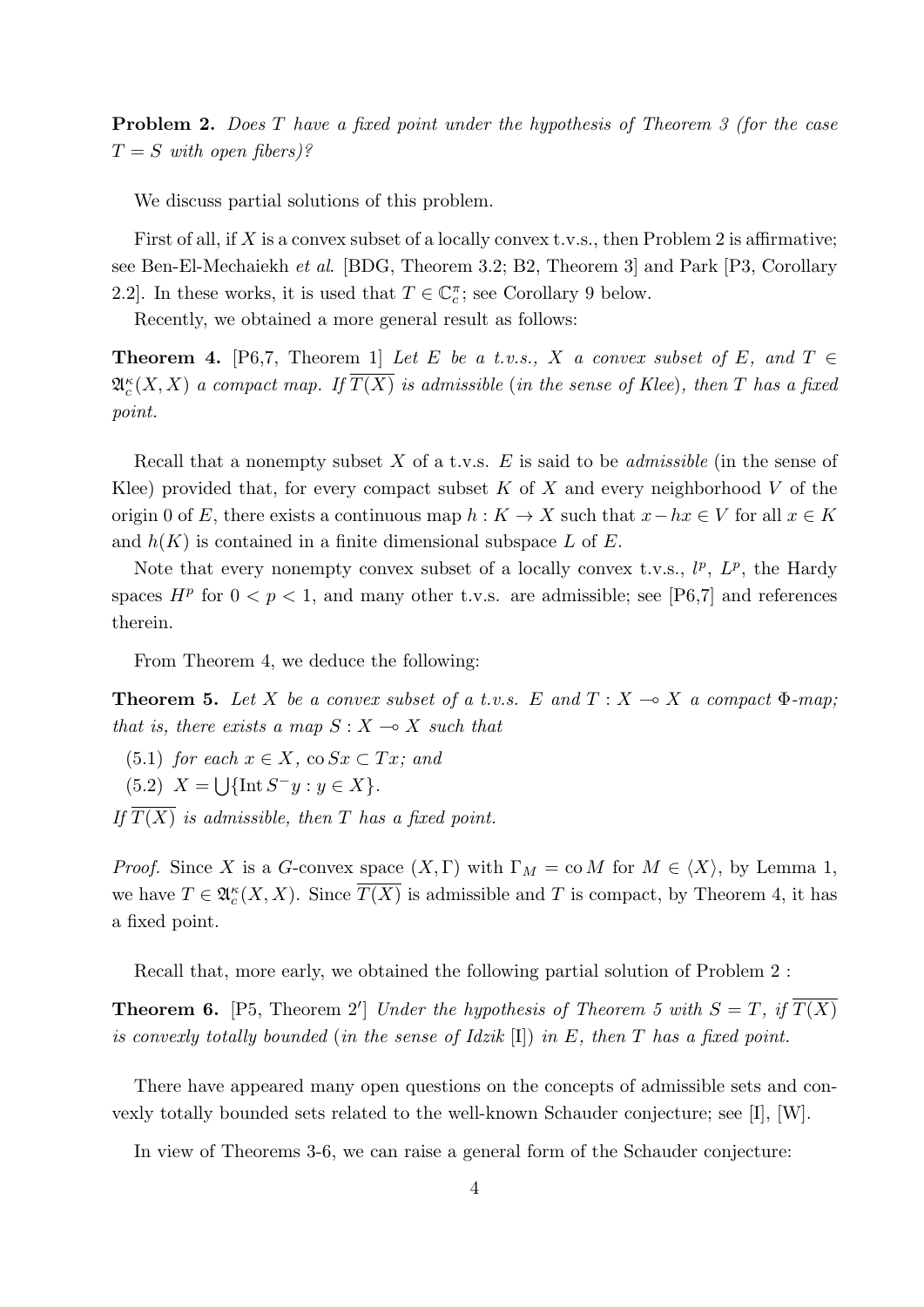**Problem 3.** *Does a nonempty convex subset of a* (*metrizable*) *t.v.s. have the fixed point property for comapct continuous functions? or for*  $\mathfrak{A}_{c}^{\kappa}$ ?

A *G*-convex space  $(X, D; \Gamma)$  is called a  $\Phi$ -*space* if X is a Hausdorff uniform space and, for each entourage *V*, there exists a  $\Phi$ -map  $T : X \to X$  such that  $\text{Gr}(T) \subset V$ .

The following is recently known by the author:

**Lemma 2.** [P8, Theorem 2] If  $(X, D; \Gamma)$  *is a*  $\Phi$ *-space, then any continuous compact function*  $q: X \to X$  *has a fixed point.* 

Since every nonempty convex subset of a locally convex t.v.s. is a  $\Phi$ -space, Lemma 2 includes the fixed point theorems due to Brouwer, Schauder, and Tychonoff.

From now on, we consider a particular subclass of *G*-convex spaces originated from Horvath [H1,2]:

A *G*-convex space (*X, D*; Γ) is called a *C*-*space* if each Γ*<sup>A</sup>* is contractible (or more generally, *n*-connected for all  $n \geq 0$ ) and, for each  $A, B \in \langle D \rangle$ ,  $A \subset B$  implies  $\Gamma_A \subset \Gamma_B$ . A *C*-space (*X,* Γ) is an *LC*-*space* [H1] (or a *locally C*-*convex space* [T]) if *X* is a Hausdorff uniform space and if there exists a basis  ${V_i}_{i \in I}$  for symmetric entourages such that for each  $i \in I$ ,  $\{x \in X : E \cap V_i[x] \neq \emptyset\}$  is  $\Gamma$ -convex whenever  $E \subset X$  is  $\Gamma$ -convex, where

$$
V_i[x] = \{x' \in X : (x, x') \in V_i\}.
$$

A *C*-space (*X,* Γ) is an *LC*-*metric space* if *X* is equipped with a metric *d* such that for any  $\varepsilon > 0$ , the set  $\{x \in X : d(x, A) < \varepsilon\}$  is Γ-convex whenever *A* is Γ-convex in *X* and open balls in  $(X, d)$  are  $\Gamma$ -convex.

We have the following selection theorem:

**Lemma 3.** [P8, Theorem 8] *Let Y be a paracompact space,* (*X, D*; Γ) *a C-space, and*  $T: Y \rightarrow X$  *a*  $\Phi$ *-map. Then T has a continuous selection.* 

Note that Lemma 3 slightly extends Horvath [H1, Theorem 3.2].

From Lemmas 2 and 3, we have the following:

**Theorem 7.** *Let* (*X, D*; Γ) *be a paracompact C-space. If it is also a* Φ*-space, then any compact*  $\Phi$ *-map*  $T: X \to X$  *has a fixed point.* 

*Proof.* By Lemma 3, *T* has a continuous selection  $f: X \to X$ . Since  $f(X) \subset \overline{T(X)}$ , *f* is a compact continuous function. Therefore, by Lemma 2, *f* has a fixed point  $x_0 = fx_0 \in Tx_0$ . This completes our proof.

In view of Lemma 3, if the first part of Problem 3 were affirmatively solved, then the problem of Ben-El-Mechaiekh would be affirmative; that is, Theorems 5 or 6 holds without the restriction that  $T(X)$  is admissible or convexly totally bounded, respectively.

More precisely, we have the following: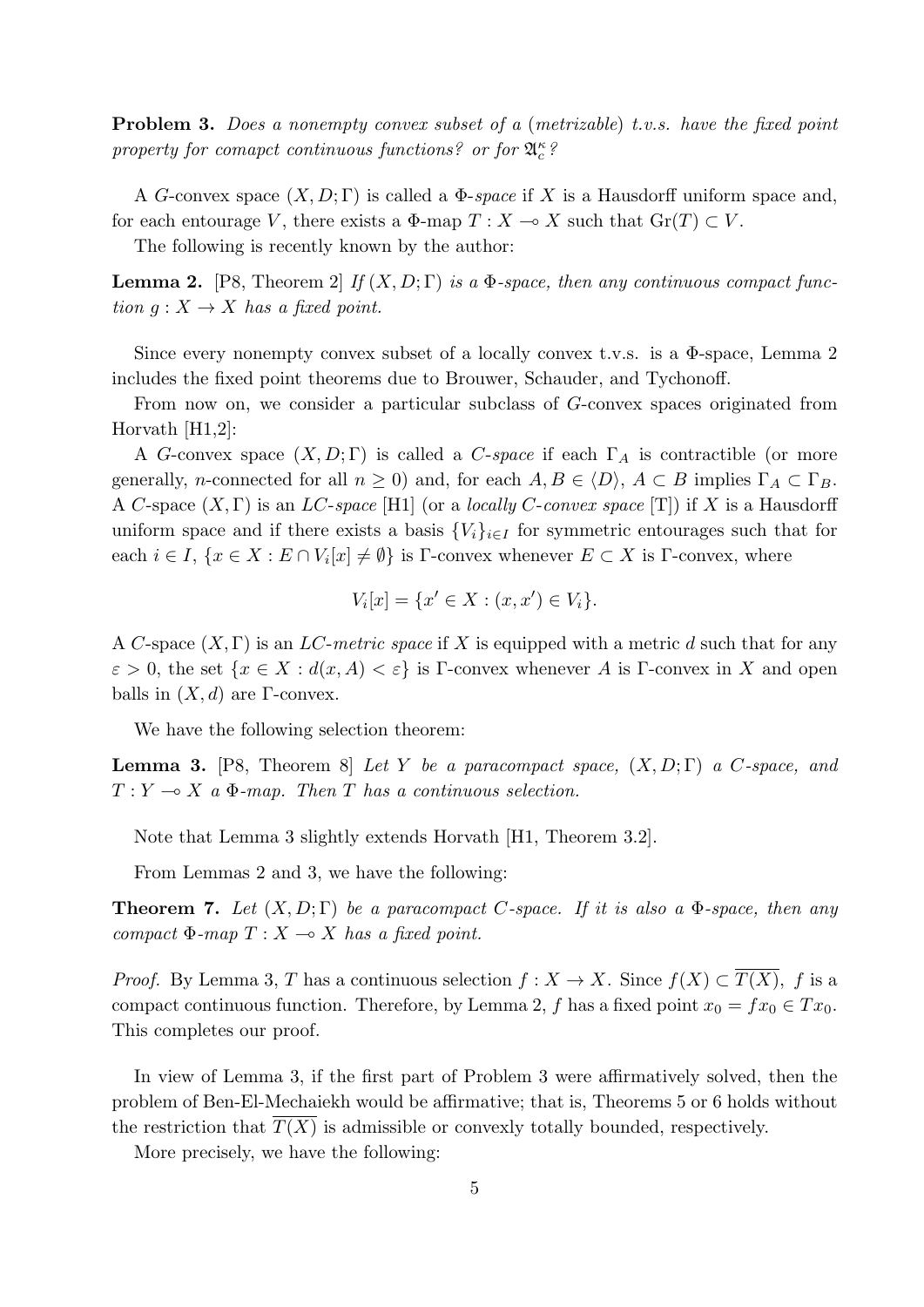**Theorem 8.** *Let E be a t.v.s. whose nonempty convex subsets have the fixed point property for compact continuous single-valued selfmaps. Let X be a nonempty convex subset of E and*  $T: X \to X$  *a*  $\Phi$ *-map.* If  $T$  *is compact, then*  $T$  *has a fixed point.* 

*Proof.* Let  $K = \text{co }\overline{T(X)}$ . Then  $K \subset X$  since  $\overline{T(X)} \subset X$  and X is convex. Also K is  $\sigma$ -compact (see Fournier and Granas [FG]) and hence *K* is Lindelöf. Since *K* is regular as a subset of a t.v.s., we know that *K* is paracompact. Therefore, by Lemma 3, *T* has a continuous selection  $f: K \to K$ . Since *T* is compact, so is *f*. By hypothesis, *f* has a fixed point  $x_0 \in K$ ; that is,  $x_0 = fx_0 \in Tx_0$ . This completes our proof.

In view of Theorem 8, Ben-El-Mechaiekh's problem is heavily depends on the Schauder conjecture.

From any of Theorems 4-8, we have the following well-known result [BDG, B2, P3]:

**Corollary 9.** *Let X be a nonempty convex subset of a locally convex t.v.s. Then any compact*  $\Phi$ *-map*  $T: X \to X$  *has a fixed point.* 

Recently, Tarafdar [T] obtained the following:

**Lemma 4.** [T, Theorem 2.1] *If*  $(X, \Gamma)$  *is an LC-space and*  $F: X \rightarrow X$  *is a compact continuous multimap with nonempty closed* Γ*-convex values, then F has a fixed point.*

From Lemmas 3 and 4, we have the following:

**Theorem 10.** *Let*  $(X, \Gamma)$  *be a paracompact LC-space such that*  $\Gamma_{\{x\}} = \{x\}$  *for all*  $x \in X$ *. Then any compact*  $\Phi$ *-map*  $T: X \rightarrow X$  *has a fixed point.* 

*Proof.* By Lemma 3, *T* has a continuous selection  $f: X \to X$ . Since *T* is compact, *f* is a compact continuous function. Moreover, for each  $x \in X$ ,  $fx$  is closed since X is Hausdorff, and *fx* is Γ-convex since  $\Gamma_{\{fx\}} = \{fx\}$ . Therefore, by Lemma 4, *f* has a fixed point. This completes our proof.

The following selection theorem is a generalization of a well-known result of Michael:

**Lemma 5.** [BO, Theorem 3] *Let Y be a paracompact space,* (*X,* Γ) *a complete LC-metric space,*  $Z \subset Y$  *with* dim<sub>Y</sub>  $Z \leq 0$ *, and*  $T : Y \to X$  *a lower semicontinuous map with nonempty closed values such that*  $Ty$  *is*  $\Gamma$ -*convex for*  $y \notin Z$ *. Then*  $T$  *has a continuous*  $selection f: Y \rightarrow X$ *.* 

Combining Lemmas 4 and 5, we have the following: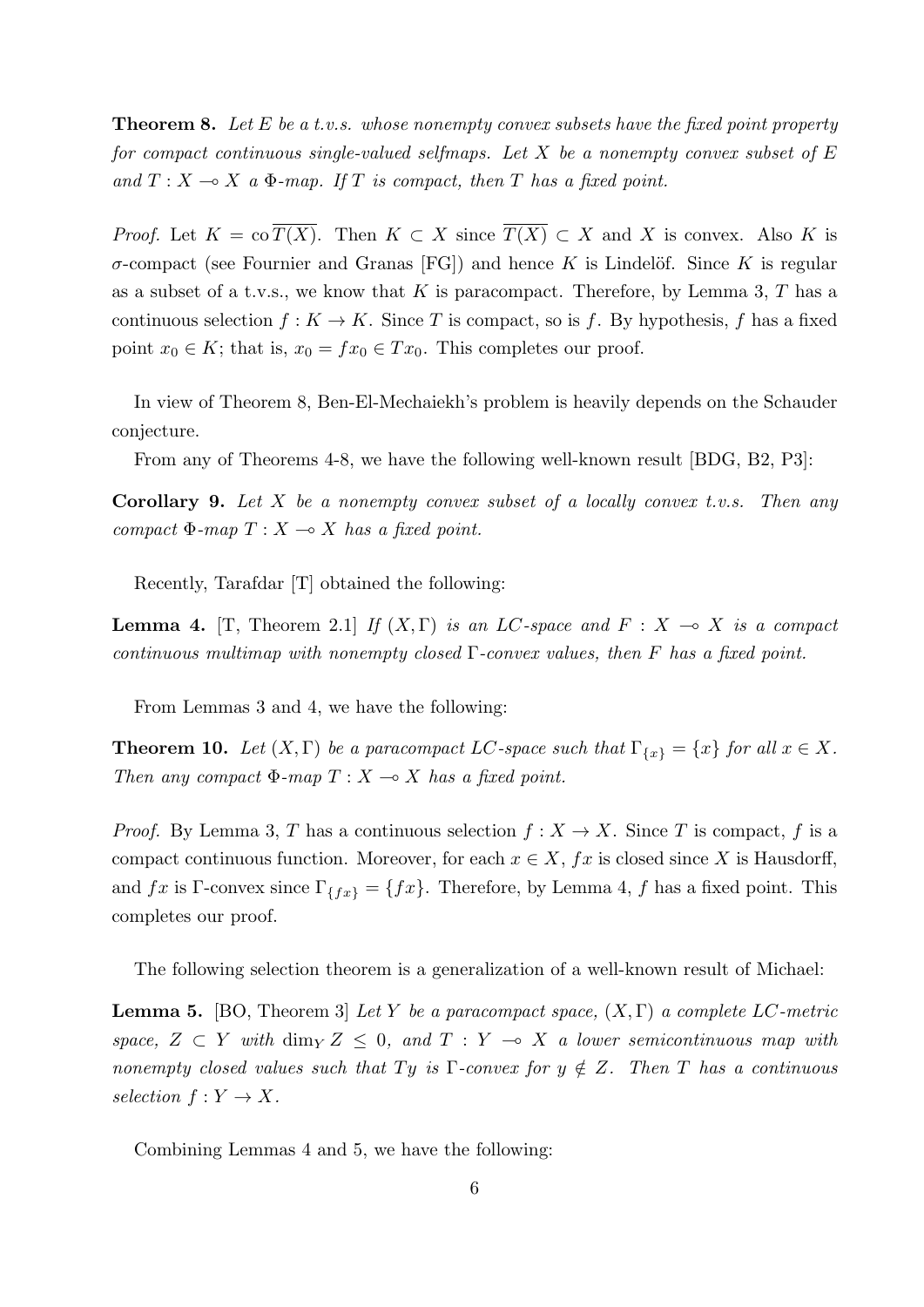**Theorem 11.** *Let*  $(X, \Gamma)$  *be a complete LC-metric space such that*  $\Gamma_{\{x\}} = \{x\}$  *for*  $x \in X$ *,*  $Z \subset X$  with  $\dim_X Z \leq 0$ , and  $T : X \to X$  a compact lower semiconitnuous map with *nonempty closed values such that*  $Tx$  *is*  $\Gamma$ *-convex for*  $x \notin Z$ *. Then*  $T$  *has a fixed point.* 

*Proof.* By Lemma 5 with  $X = Y$ , *T* has a continuous selection  $f: X \to X$ . Since *T* is compact, so is *f*. Now by Lemma 4, *f* has a fixed point. This completes our proof.

Since a map with open fibers is lower semicontinuous, from Theorem 11, we have one more particular solution of Problem 2 as follows:

**Theorem 12.** Let  $(X, \Gamma)$  and Z be the same as in Theorem 11. Let  $T : X \to X$  be a *compact map such that*

- (11.1) *for each*  $x \in X$ *, Tx is nonempty and closed;*
- (11.2) *for each*  $x \notin Z$ ,  $Tx$  *is a*  $\Gamma$ *-convex; and*
- (11.3) *for each*  $y \in X$ ,  $T^-y$  *is open.*

*Then T has a fixed point.*

Note that any closed convex subset of a Banach space or a completely metrizable locally convex t.v.s. and any hyperconvex space is a complete *LC*-metric space; see [H2].

**Conclusion.** Theorems 4–8, 11, and 12 are partial solutions to Problems 1 or 2.

## **REFERENCES**

- [B1] H. Ben-El-Mechaiekh, *The coincidence problem for compositions of set-valued maps*, Bull. Austral. Math. Soc. **41** (1990), 421–434.
- [B2] , *Fixed points for compact set-valued maps*, Q & A in General Topology **10** (1992), 153– 156.
- [BDG] H. Ben-El-Mechaiekh, D. Deguire, A. Granas, *Points fixes et co¨ıncidences pour les fonctions multivoques II (Applications de type*  $\varphi$  *et*  $\varphi^*$ ), C. R. Acad. Sci. Paris **295** (1982), 381–384.
- [BO] H. Ben-El-Mechaiekh and M. Oudadess, *Some selection theorems without convexity*, J. Math. Anal. Appl. **195** (1995), 614–618.
- [FG] G. Fournier and A. Granas, *The Lefschetz fixed point theorem for some classes of non-metrizable spaces*, J. Math. pures et appl. **52** (1973), 271–284.
- [H1] C. D. Horvath, *Contractibility and general convexity*, J. Math. Anal. Appl. **156** (1991), 341–357.
- [H2] , *Extension and selection theorems in topological spaces with a generalized convexity structure*, Ann. Fac. Sci. Toulouse **2** (1993), 253–269.
- [I] A. Idzik, *Almost fixed point theorems*, Proc. Amer. Math. Soc. **104** (1988), 779–784.
- [P1] Sehie Park, *Fixed point theory of multifunctions in topological vector spaces, II*, J. Korean Math. Soc. **30** (1993), 413–431.
- [P2] , *Foundations of the KKM theory via coincidences of composites of upper semicontinuous maps*, J. Korean Math. Soc. **31** (1994), 493–519.
- [P3] , *Coincidence points and maximal elements of multifunctions on convex spaces*, Comment. Math. Univ. Carolinae **36** (1995), 57–67.
- [P4] , *Eighty years of the Brouwer fixed point theorem*, Antipodal Points and Fixed Points (by J. Jaworowski, W. A. Kirk, and S. Park), Lect. Notes Ser. **28**, RIM-GARC, Seoul National University, 1995, pp.55–97.
- [P5] , *Applications of the Idzik fixed point theorem*, Proc. Nonlinear Funct. Anal. Appl. **1** (1996), 21–56.
- [P6] , *Fixed points of the better admissible multimaps*, Math. Sci. Res. Hot-Line **1** (9) (1997), 1–6.